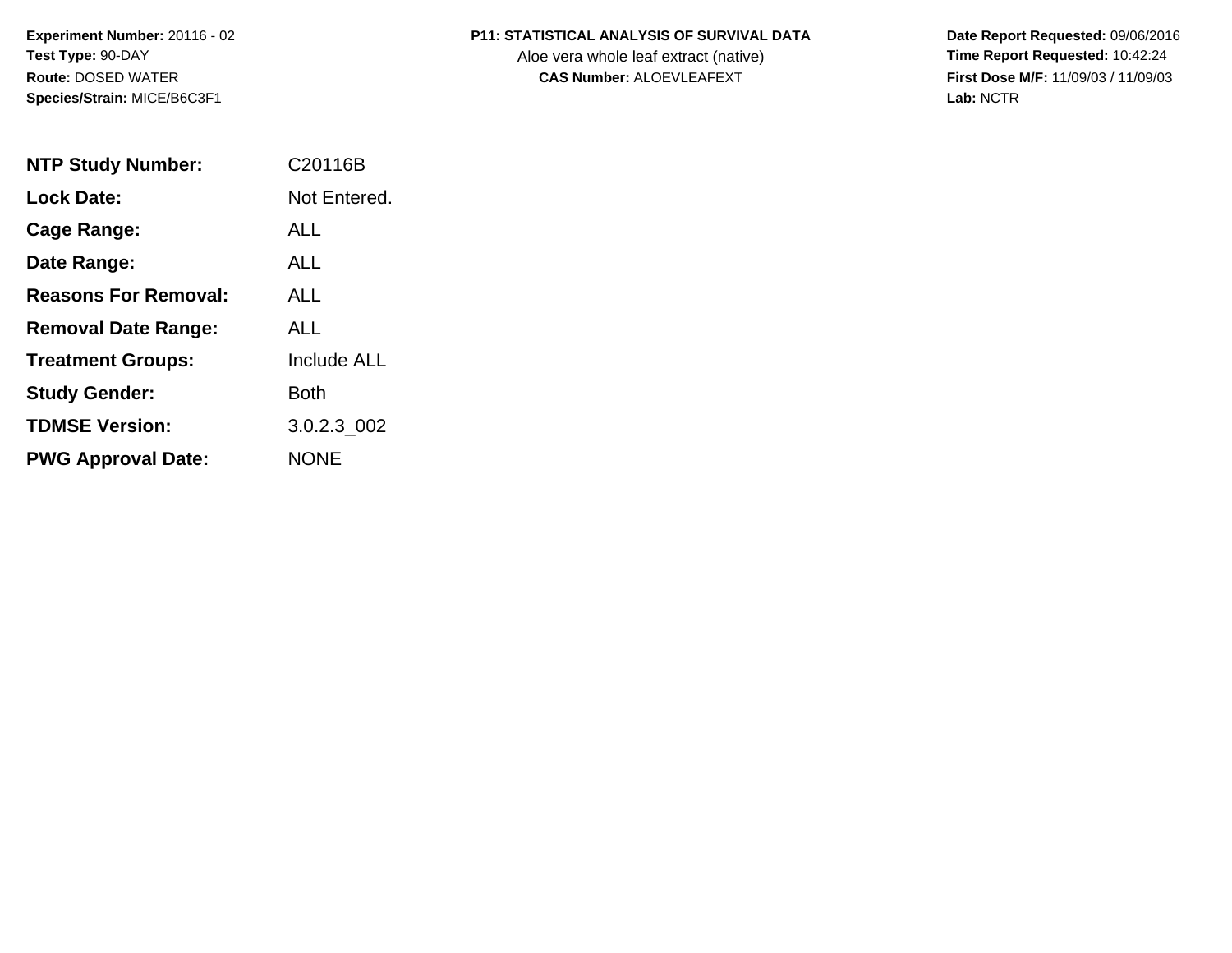Aloe vera whole leaf extract (native)<br>**CAS Number:** ALOEVLEAFEXT

 **Date Report Requested:** 09/06/2016 **First Dose M/F:** 11/09/03 / 11/09/03<br>Lab: NCTR **Lab:** NCTR

# **MALE MICE**

 FIRST TERMINAL SACRIFICE AT **100** DAYSINDIVIDUAL SURVIVAL TIMES (DAYS)

| <b>DOSE = CONTROL</b>      |                     |                   |                    |
|----------------------------|---------------------|-------------------|--------------------|
| <b>TOTAL 12</b>            | UNCENSORED DEATHS 0 | CENSORED DEATHS 0 | <b>TERMINAL 12</b> |
| UNCENSORED DEATH DAYS      |                     |                   |                    |
| None                       |                     |                   |                    |
| <b>CENSORED DEATH DAYS</b> |                     |                   |                    |
| None                       |                     |                   |                    |
| $DOSE = 1% WLN$            |                     |                   |                    |
| TOTAL 12                   | UNCENSORED DEATHS 0 | CENSORED DEATHS 0 | <b>TERMINAL 12</b> |
| UNCENSORED DEATH DAYS      |                     |                   |                    |
| None                       |                     |                   |                    |
| <b>CENSORED DEATH DAYS</b> |                     |                   |                    |
| None                       |                     |                   |                    |
| $DOSE = 2% WLN$            |                     |                   |                    |
| TOTAL 12                   | UNCENSORED DEATHS 0 | CENSORED DEATHS 0 | <b>TERMINAL 12</b> |
| UNCENSORED DEATH DAYS      |                     |                   |                    |
| None                       |                     |                   |                    |
| <b>CENSORED DEATH DAYS</b> |                     |                   |                    |
| None                       |                     |                   |                    |
| $DOSE = 3% WLN$            |                     |                   |                    |
| <b>TOTAL 12</b>            | UNCENSORED DEATHS 0 | CENSORED DEATHS 0 | <b>TERMINAL 12</b> |
| UNCENSORED DEATH DAYS      |                     |                   |                    |
| None                       |                     |                   |                    |
| <b>CENSORED DEATH DAYS</b> |                     |                   |                    |
| None                       |                     |                   |                    |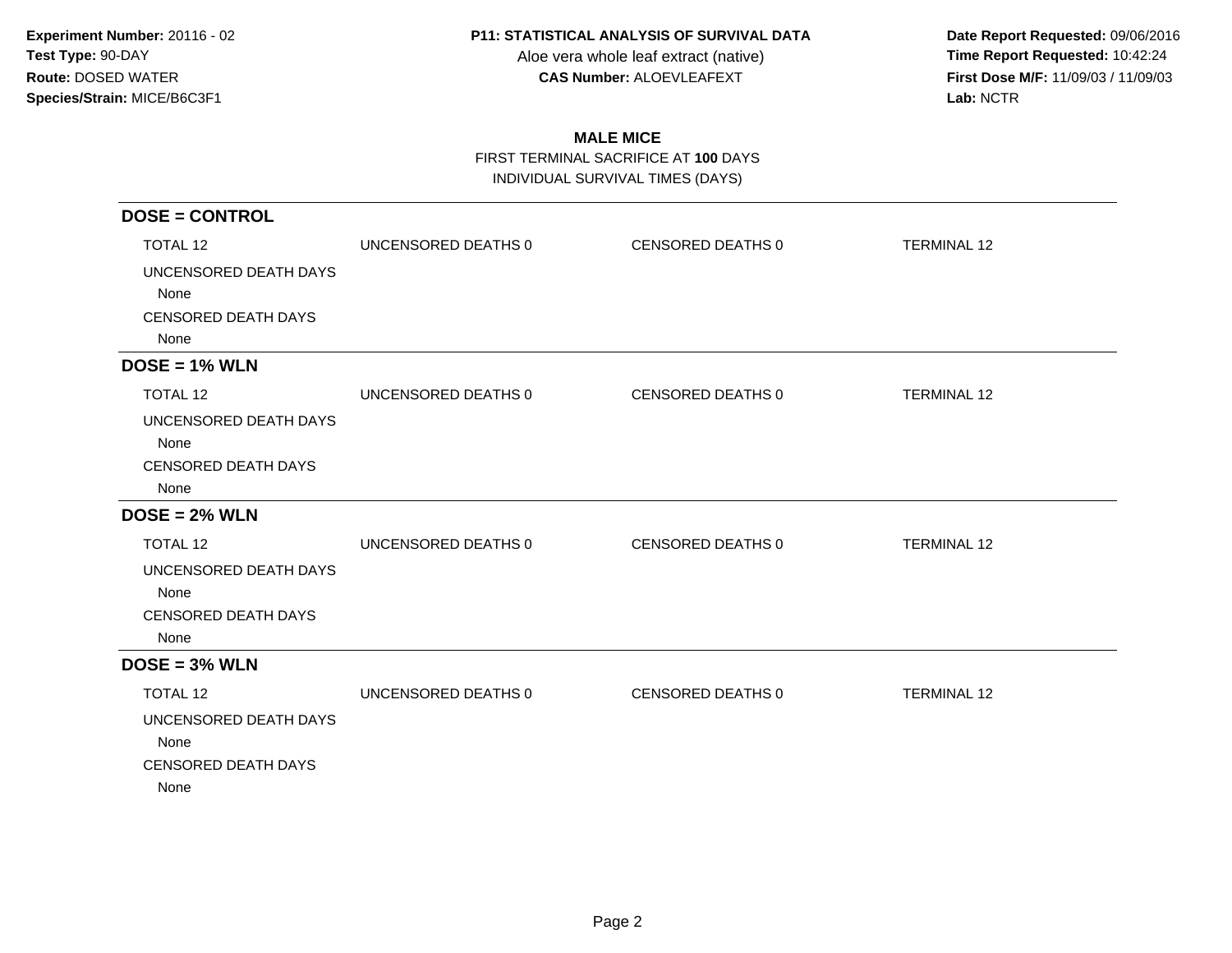Aloe vera whole leaf extract (native)<br>**CAS Number:** ALOEVLEAFEXT

 **Date Report Requested:** 09/06/2016 **First Dose M/F:** 11/09/03 / 11/09/03<br>Lab: NCTR **Lab:** NCTR

# **MALE MICE**

FIRST TERMINAL SACRIFICE AT **100** DAYS

|                | <b>KAPLAN-MEIER SURVIVAL PROBABILITY ESTIMATES (%)</b> |       |       |       |       |       |       |       |       |        |
|----------------|--------------------------------------------------------|-------|-------|-------|-------|-------|-------|-------|-------|--------|
| <b>DOSE</b>    | TIME (DAYS)                                            |       |       |       |       |       |       |       |       |        |
|                | 10                                                     | 20    | 30    | 40    | 50    | 60    | 70    | 80    | 90    | 100(A) |
| <b>CONTROL</b> | 100.0                                                  | 100.0 | 100.0 | 100.0 | 100.0 | 100.0 | 100.0 | 100.0 | 100.0 | 100.0  |
| <b>1% WLN</b>  | 100.0                                                  | 100.0 | 100.0 | 100.0 | 100.0 | 100.0 | 100.0 | 100.0 | 100.0 | 100.0  |
| <b>2% WLN</b>  | 100.0                                                  | 100.0 | 100.0 | 100.0 | 100.0 | 100.0 | 100.0 | 100.0 | 100.0 | 100.0  |
| <b>3% WLN</b>  | 100.0                                                  | 100.0 | 100.0 | 100.0 | 100.0 | 100.0 | 100.0 | 100.0 | 100.0 | 100.0  |

<sup>(</sup>A) FIRST TERMINAL SACRIFICE<br>(B) THE FIRST ENTRY IS THE TREND TEST (TARONE, 1975) RESULT. SUBSEQUENT ENTRIES ARE THE RESULTS OF PAIRWISE TESTS (COX, 1972). NEGATIVE TRENDS ARE INDICATED BY "N".<br>(C) MEAN OF ALL UNCENSORED D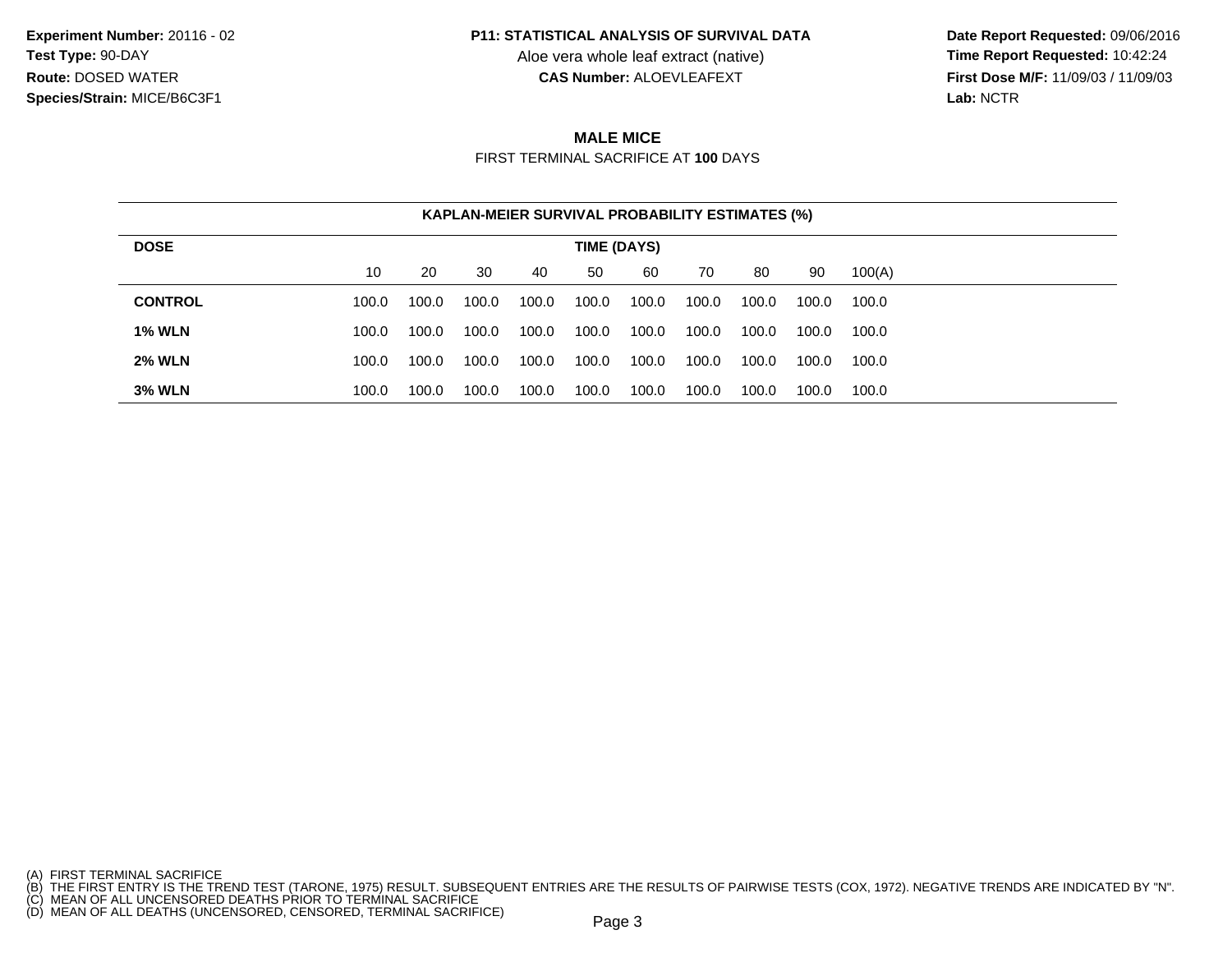Aloe vera whole leaf extract (native)<br>**CAS Number:** ALOEVLEAFEXT

 **Date Report Requested:** 09/06/2016 **First Dose M/F:** 11/09/03 / 11/09/03<br>**Lab:** NCTR **Lab:** NCTR

# **MALE MICE**

FIRST TERMINAL SACRIFICE AT **100** DAYS

#### **SURVIVAL SUMMARY STATISTICSDOSEE** CONTROL 1% WLN N 2% WLN 3% WLN **SURVIVAL AT END OF STUDY** 100.0%% 100.0% 100.0% 100.0% 100.0% 100.0% (KAPLAN-MEIER)**SIGNIFICANCE (B)** ----- ----- ----- ----- (LIFE TABLE)**MEAN DAY OF** . . . . **NATURAL DEATHS (C)** (.) (.) (.) (.) (STANDARD ERROR)**MEAN LIFE SPAN (D)** 100.00 100.0 100.0 100.0 100.0 100.0 (STANDARD ERROR) (0.0) $(0.0)$   $(0.0)$   $(0.0)$   $(0.0)$

(A) FIRST TERMINAL SACRIFICE

<sup>(</sup>B) THE FIRST ENTRY IS THE TREND TEST (TARONE, 1975) RESULT. SUBSEQUENT ENTRIES ARE THE RESULTS OF PAIRWISE TESTS (COX, 1972). NEGATIVE TRENDS ARE INDICATED BY "N".<br>(C) MEAN OF ALL UNCENSORED DEATHS PRIOR TO TERMINAL SACRI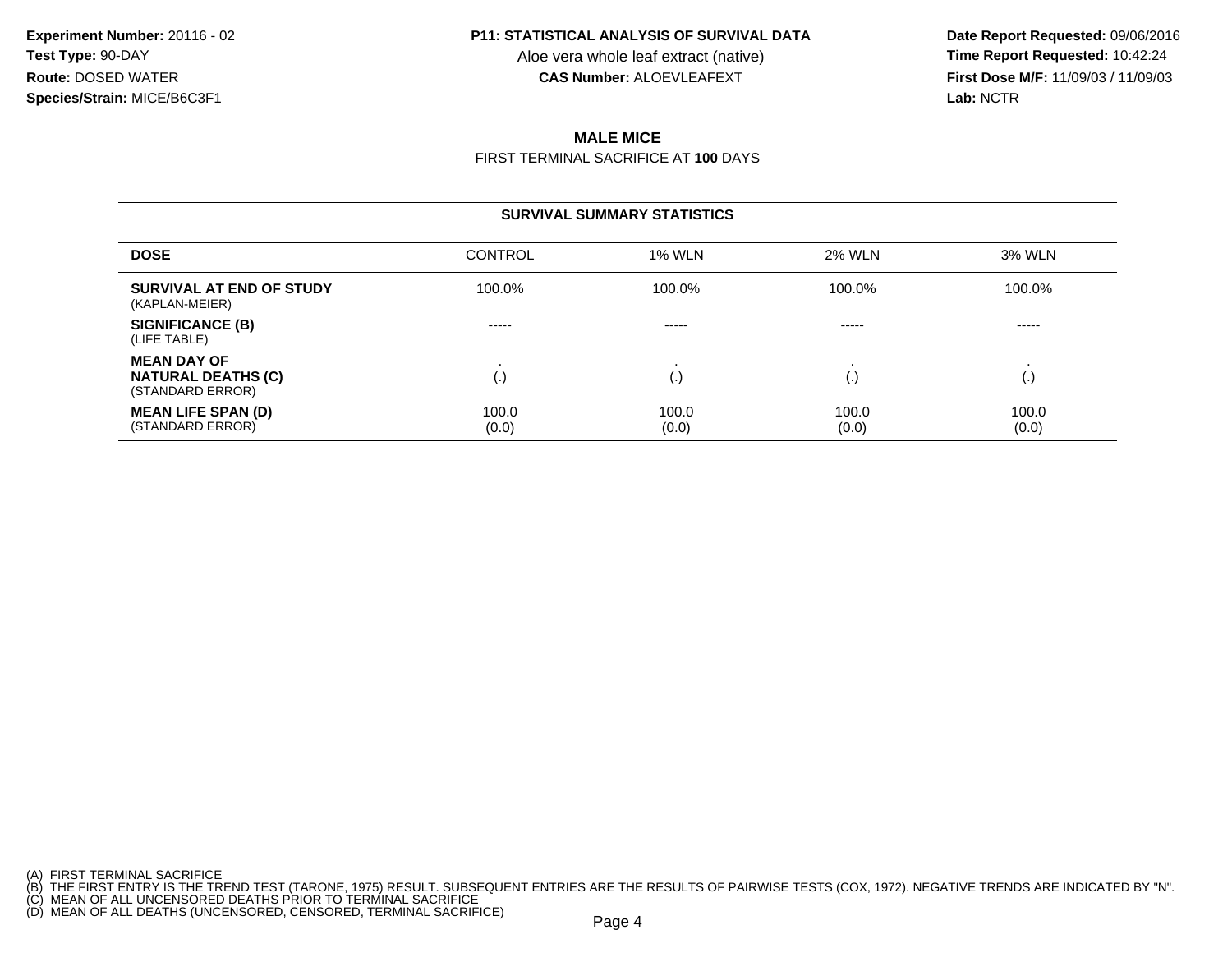Aloe vera whole leaf extract (native)<br>**CAS Number:** ALOEVLEAFEXT

 **Date Report Requested:** 09/06/2016 **First Dose M/F:** 11/09/03 / 11/09/03<br>Lab: NCTR **Lab:** NCTR

# **FEMALE MICE**

FIRST TERMINAL SACRIFICE AT **100** DAYS

INDIVIDUAL SURVIVAL TIMES (DAYS)

| $DOSE = CONTROL$                                                    |                     |                   |                    |
|---------------------------------------------------------------------|---------------------|-------------------|--------------------|
| <b>TOTAL 12</b>                                                     | UNCENSORED DEATHS 0 | CENSORED DEATHS 0 | <b>TERMINAL 12</b> |
| UNCENSORED DEATH DAYS<br>None<br><b>CENSORED DEATH DAYS</b><br>None |                     |                   |                    |
| $DOSE = 1% WLN$                                                     |                     |                   |                    |
| <b>TOTAL 12</b>                                                     | UNCENSORED DEATHS 0 | CENSORED DEATHS 0 | <b>TERMINAL 12</b> |
| UNCENSORED DEATH DAYS<br>None<br><b>CENSORED DEATH DAYS</b><br>None |                     |                   |                    |
| $DOSE = 2% WLN$                                                     |                     |                   |                    |
| <b>TOTAL 12</b>                                                     | UNCENSORED DEATHS 0 | CENSORED DEATHS 0 | <b>TERMINAL 12</b> |
| UNCENSORED DEATH DAYS<br>None<br><b>CENSORED DEATH DAYS</b><br>None |                     |                   |                    |
| $DOSE = 3% WLN$                                                     |                     |                   |                    |
| <b>TOTAL 12</b>                                                     | UNCENSORED DEATHS 0 | CENSORED DEATHS 0 | <b>TERMINAL 12</b> |
| UNCENSORED DEATH DAYS<br>None<br><b>CENSORED DEATH DAYS</b><br>None |                     |                   |                    |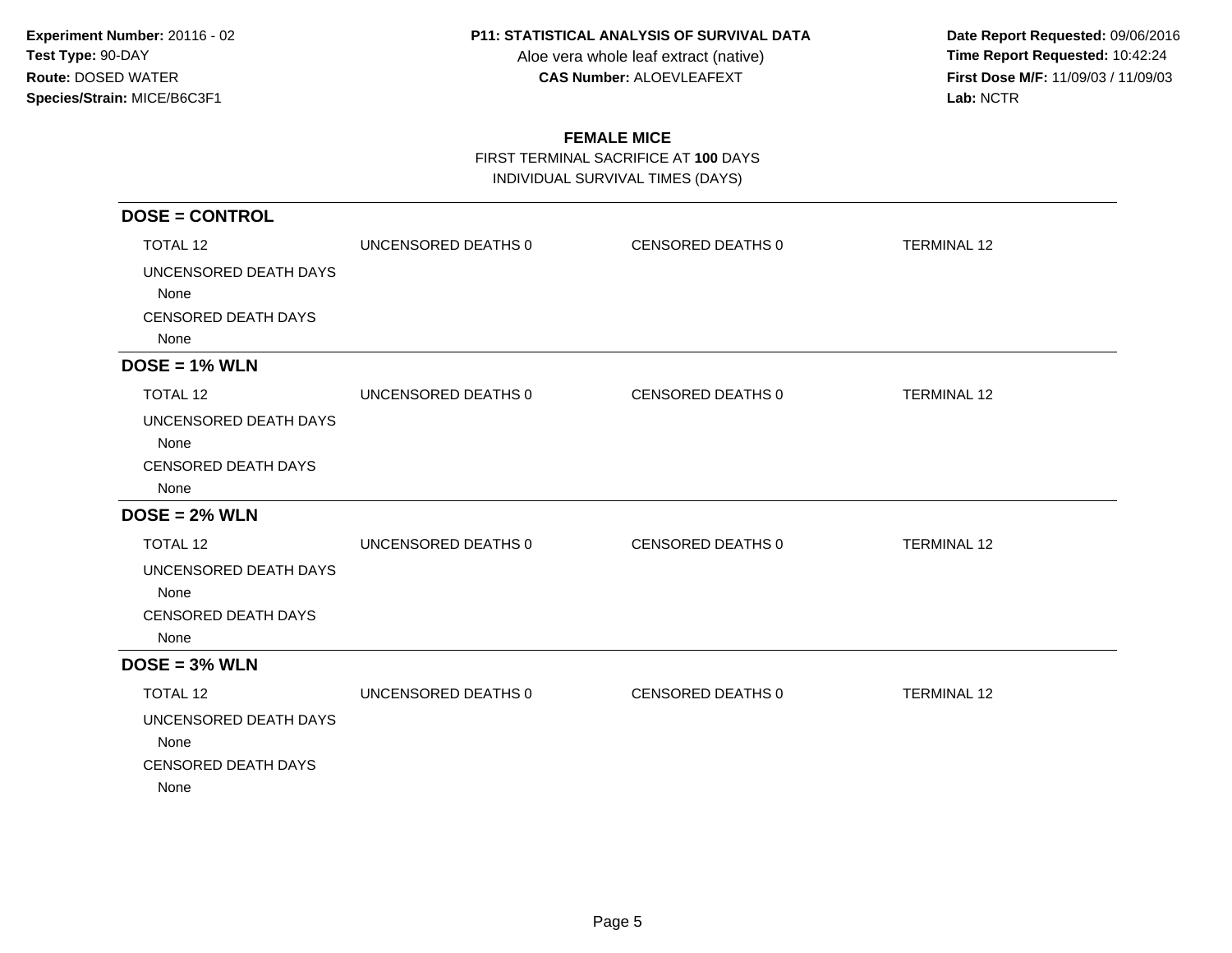Aloe vera whole leaf extract (native)<br>**CAS Number:** ALOEVLEAFEXT

 **Date Report Requested:** 09/06/2016 **First Dose M/F:** 11/09/03 / 11/09/03<br>Lab: NCTR **Lab:** NCTR

## **FEMALE MICE**

FIRST TERMINAL SACRIFICE AT **100** DAYS

|                | <b>KAPLAN-MEIER SURVIVAL PROBABILITY ESTIMATES (%)</b> |       |       |       |       |       |       |       |       |        |
|----------------|--------------------------------------------------------|-------|-------|-------|-------|-------|-------|-------|-------|--------|
| <b>DOSE</b>    | TIME (DAYS)                                            |       |       |       |       |       |       |       |       |        |
|                | 10                                                     | 20    | 30    | 40    | 50    | 60    | 70    | 80    | 90    | 100(A) |
| <b>CONTROL</b> | 100.0                                                  | 100.0 | 100.0 | 100.0 | 100.0 | 100.0 | 100.0 | 100.0 | 100.0 | 100.0  |
| <b>1% WLN</b>  | 100.0                                                  | 100.0 | 100.0 | 100.0 | 100.0 | 100.0 | 100.0 | 100.0 | 100.0 | 100.0  |
| <b>2% WLN</b>  | 100.0                                                  | 100.0 | 100.0 | 100.0 | 100.0 | 100.0 | 100.0 | 100.0 | 100.0 | 100.0  |
| <b>3% WLN</b>  | 100.0                                                  | 100.0 | 100.0 | 100.0 | 100.0 | 100.0 | 100.0 | 100.0 | 100.0 | 100.0  |

<sup>(</sup>A) FIRST TERMINAL SACRIFICE<br>(B) THE FIRST ENTRY IS THE TREND TEST (TARONE, 1975) RESULT. SUBSEQUENT ENTRIES ARE THE RESULTS OF PAIRWISE TESTS (COX, 1972). NEGATIVE TRENDS ARE INDICATED BY "N".<br>(C) MEAN OF ALL UNCENSORED D